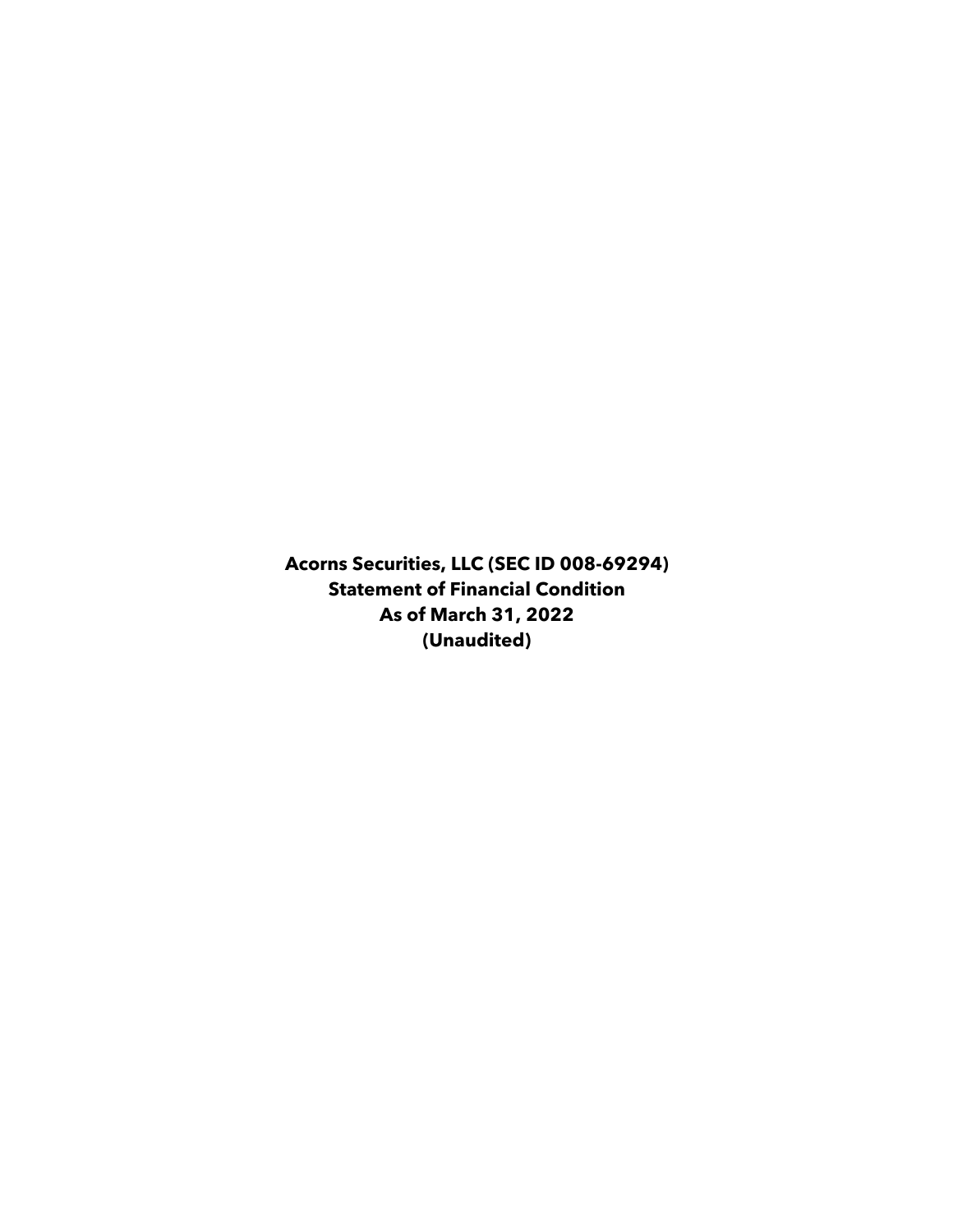# Acorns Securities, LLC Statement of Financial Condition (Unaudited)

#### **ASSETS ASSETS**

| Cash and cash equivalents                                                        | \$<br>3,503,256  |  |
|----------------------------------------------------------------------------------|------------------|--|
| Cash and securities required to be segregated under federal or other regulations | 2,533,313        |  |
| Receivable from clearing firm                                                    | 54,245,469       |  |
| Investments in fractional shares held by customers                               | 1,166,126,422    |  |
| Receivable from affiliates                                                       | 350,269          |  |
| Securities owned - at fair value                                                 | 313,164          |  |
| Prepaid expenses and other assets                                                | 62,093           |  |
| Cash deposited with clearing firm                                                | 50,000           |  |
| Equipment, net                                                                   | 27,593           |  |
| <b>TOTAL ASSETS</b>                                                              | \$1,227,211,579  |  |
| LIABILITIES AND MEMBER'S EQUITY                                                  |                  |  |
| <b>LIABILITIES</b>                                                               |                  |  |
| Payable to customers                                                             | \$<br>53,601,255 |  |
| Repurchase obligation for investments held by customers                          | 1,166,126,422    |  |
| Payable to affiliates                                                            | 1,222,941        |  |
| Accounts payable and accrued expenses                                            | 1,155,537        |  |
| <b>Total liabilities</b>                                                         | 1,222,106,155    |  |
| COMMITMENTS AND CONTINGENCIES (Note 10)                                          |                  |  |
| <b>MEMBER'S EQUITY</b>                                                           | 5,105,424        |  |
| TOTAL LIABILITIES AND MEMBER'S EQUITY                                            | \$1,227,211,579  |  |

The accompanying notes are an integral part of this statement of financial condition.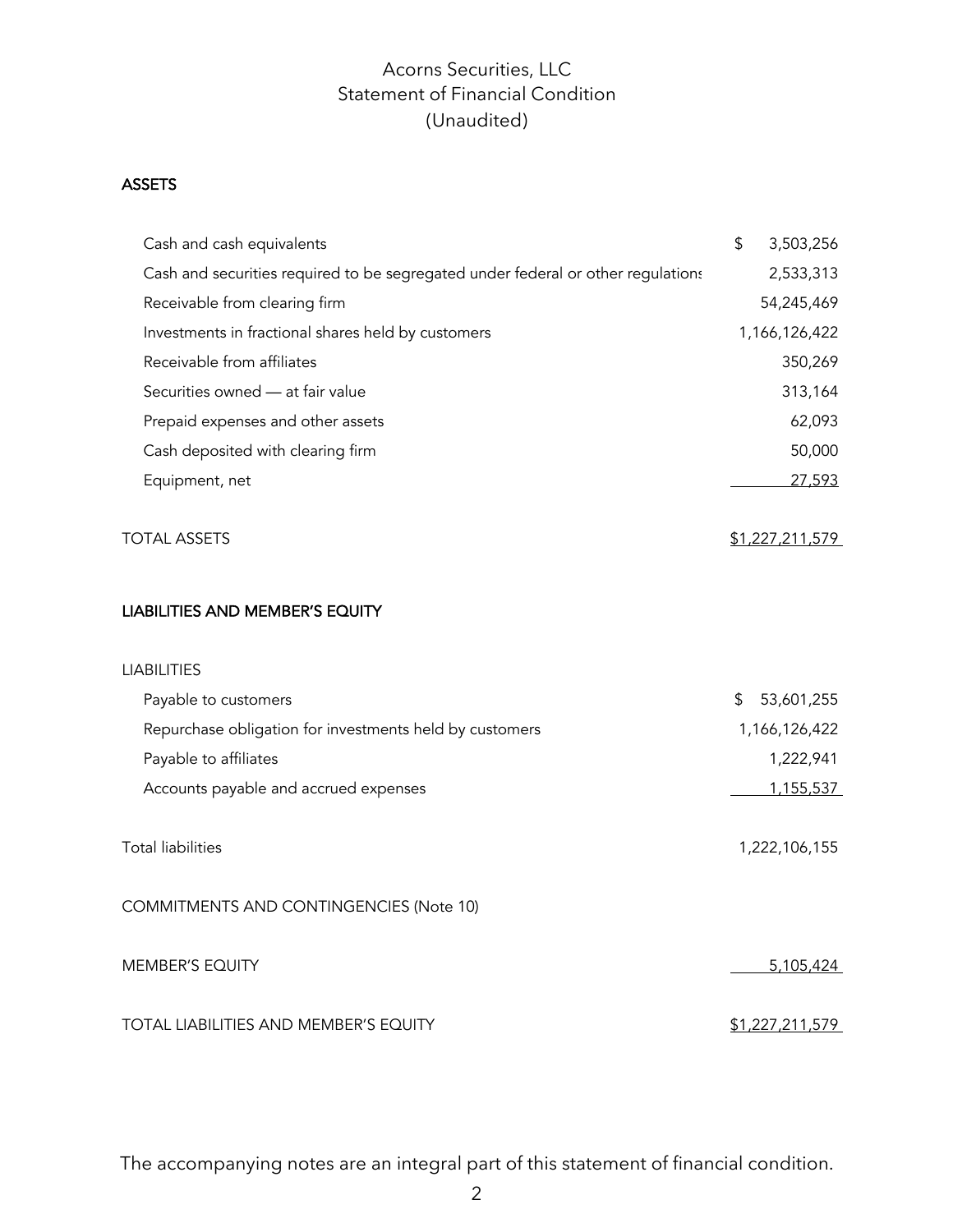# Acorns Securities, LLC Notes to the Statement of Financial Condition (Unaudited)

#### **NOTE 1: GENERAL AND SUMMARY OF SIGNIFICANT ACCOUNTING POLICIES**

#### *Organization*

Acorns Securities, LLC (the "Company" and or "we") was organized in the State of Delaware on April 9, 2013. The Company is a registered broker-dealer in securities under the Securities and Exchange Act of 1934. The Company is a member of the Financial Industry Regulatory Authority ("FINRA") and the Securities Investor Protection Corporation ("SIPC").

Under its membership agreement with FINRA, the Company maintains subaccounts pursuant to an omnibus arrangement with a clearing firm. The Company also transmits block trade and other orders placed by its affiliated investment adviser, Acorns Advisers, LLC ("Advisers"). The Company is subject to the requirements of Customer Protection Rule 15c3-3 ("Rule 15c3-3") and Net Capital Rule 15c3-1 ("Rule 15c3-1") under the Securities Exchange Act of 1934.

The Company is a wholly-owned subsidiary of Acorns Grow Incorporated (the "Parent").

The Company operates in one segment, based on similarities in economic characteristic between its operations, the common nature of its services and the regulatory environment under which it operates.

The Company is currently operating at a loss and is dependent on the Parent to continue to fund its operations and meet its obligations as they fall due. The Parent has agreed to provide financial support for at least 12 months from the date of this report to enable the Company to continue its operations and meet its obligations as they become due. In the event the Parent is not able to raise sufficient capital, sales and marketing costs of the Parent can be significantly curtailed to enable continued financial support to the Company.

# *Summary of Significant Accounting Policies*

*Basis of Presentation* - The Company maintains its accounts and prepares its statement of financial condition in conformity with accounting principles generally accepted in the United States of America ("U.S. GAAP").

*Use of Estimates in the Preparation of the Statement of Financial Condition* **-** The preparation of the accompanying statement of financial condition requires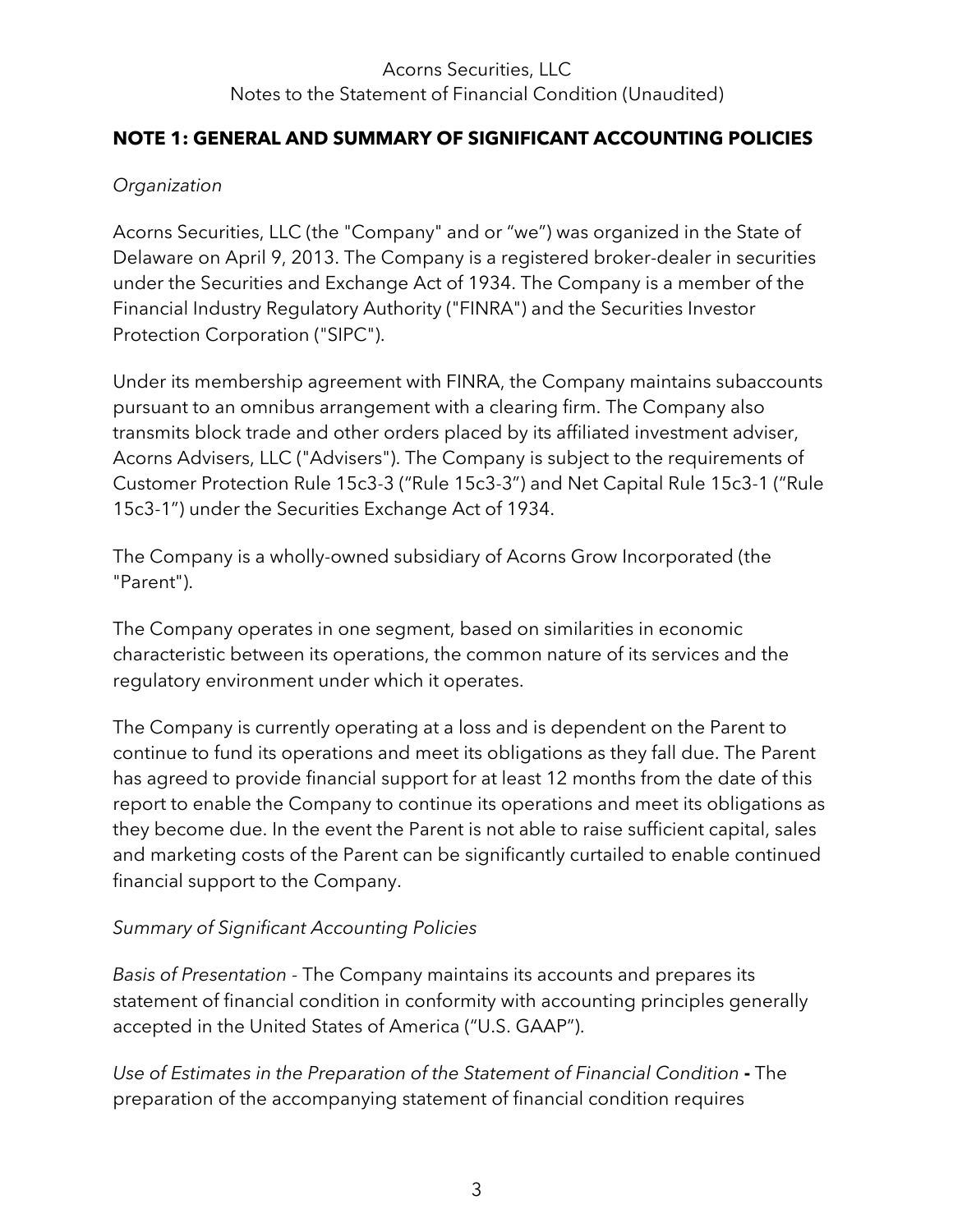management to make estimates, judgments, and assumptions that affect the reported amounts of assets and liabilities and disclosure of contingent assets and liabilities at the date of the statement of financial condition and the reported amounts of revenue and expenses during the reporting period. Management believes that the estimates utilized in the preparation of the statement of financial condition are prudent and reasonable bases on the best available information. Actual results could differ from those estimates.

*Cash and Cash Equivalents* - The Company has defined cash equivalents as highly liquid investments, with original maturities of three months or less that are not segregated and on deposit for federal or regulatory purposes. Cash and cash equivalents include deposits with banks.

*Receivable from clearing firm* - Receivable from clearing firm includes amounts receivables arising from unsettled trades and cash deposited at the clearing firm.

*Securities Transactions* - The Company does not actively trade in exchange traded funds (ETFs) or other securities for its own account. However, to the extent that customer deposits are returned by the automated clearing house, the Company may own securities which are generally sold in the market in the near term and treated as trading securities. Securities held by the Company are traded on major stock exchanges and stated at fair value.

*Equipment* - Equipment is stated at cost less accumulated depreciation. Depreciation is provided on a straight-line basis using estimated life of 3 years. Repairs and maintenance to these assets are charged to expense as incurred; major improvements enhancing the function and/or useful life are capitalized. When items are sold or retired, the related cost and accumulated depreciation are removed from the accounts and any gains or losses arising from such transactions are recognized.

*Leases* – In connection with Financial Accounting Standards Board ("FASB") Accounting Standards Update Topic 842, *Leases* ("ASU No.2018-11"), the Company has a sublease arrangement with its Parent whereby the Company rents office space from the Parent for a monthly fee. The Company does not possess control over the lease terms. As such, the Company does not have an obligation to record a right to use asset or an offsetting lease obligation. There is no impact to the Company's net capital.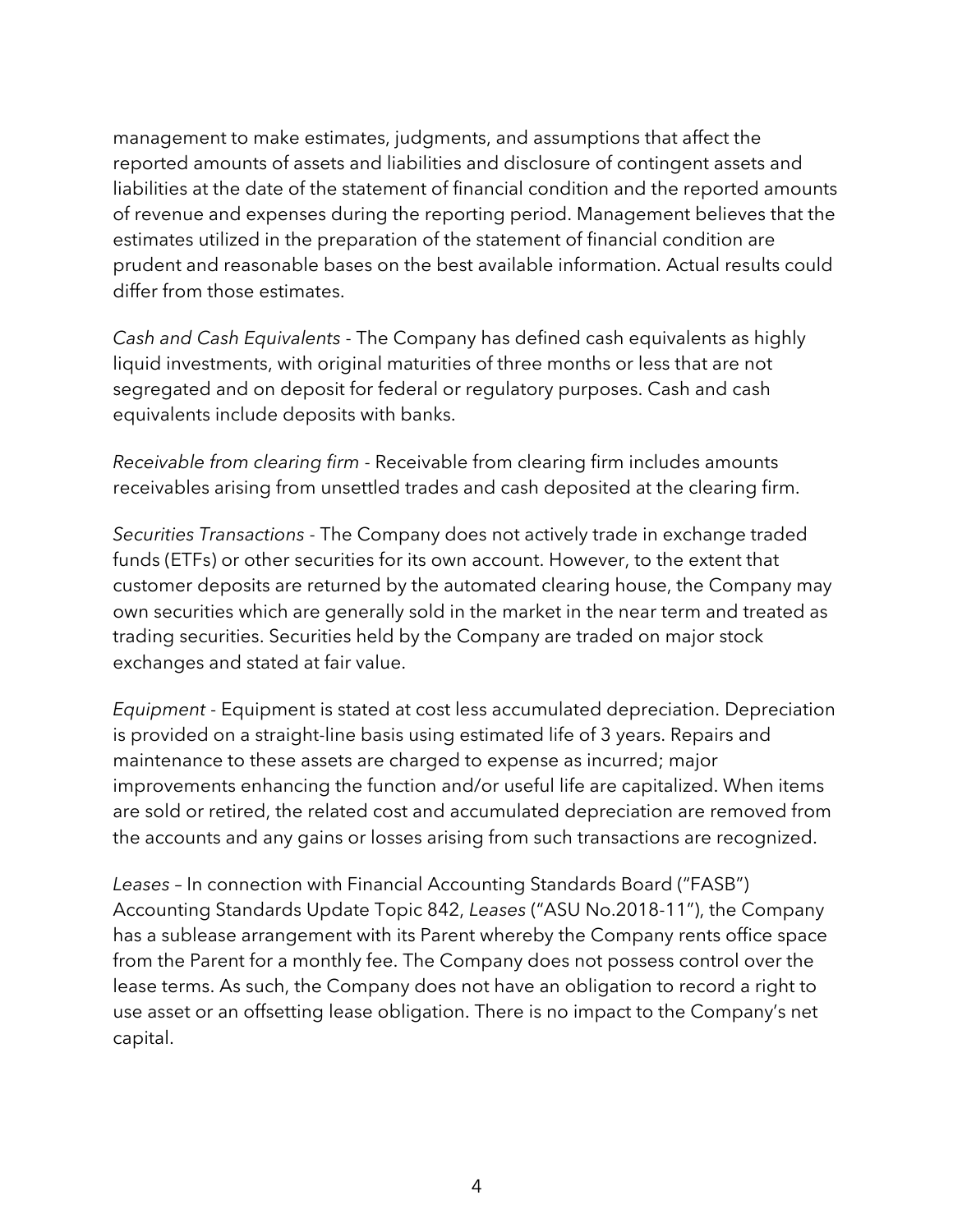# **NOTE 2: CASH SEGREGATED UNDER SECURITIES REGULATIONS**

At March 31, 2022, cash of \$2,533,313 has been segregated in a special reserve account for the exclusive benefit of customers pursuant to Rule 15c3-3 under the Securities Exchange Act of 1934.

# **NOTE 3: DEPOSIT AT CLEARING FIRM**

The Company has an omnibus account trading agreement with a clearing firm, RBC Capital Markets, in order to execute trades on behalf of the clients of its affiliated adviser, Acorns Advisers, LLC. The clearing firm has custody of the Company's cash balances which serve as collateral for any amounts due to the clearing firm. Interest is paid monthly on these cash deposits at the average overnight repurchase rate. The balance at March 31, 2022 was \$50,000.

# **NOTE 4: FAIR VALUE OF SECURITIES OWNED**

We apply fair value accounting for all financial instruments that are recognized or disclosed at fair value in the statement of financial condition on a recurring basis. Fair value is defined as the price that would be received from selling an asset or paid to transfer a liability in an orderly transaction between market participants at the measurement date. When determining the fair value measurements for assets and liabilities we consider the principal or most advantageous market in which we would transact and the market-based risk measurements or assumptions that market participants would use in pricing the asset or liability, such as risks inherent in valuation techniques, transfer restrictions and credit risk. For certain instruments, including cash and cash equivalents, clearing firm receivable, accounts receivable, customer payable, and accounts payable, it is estimated that the carrying amount approximated fair value because of the short maturities of these instruments. Cash and cash equivalents are classified as Level 1 of the fair value hierarchy. Clearing firm receivable, accounts receivable, customer payable, and accounts payable are classified as Level 2 of the fair value hierarchy due to their short-term nature.

Fair value is estimated using various valuation models, which utilize certain inputs and assumptions that market participants would use in pricing the asset or liability. The inputs and assumptions used in valuation models are classified in the fair value hierarchy as follows: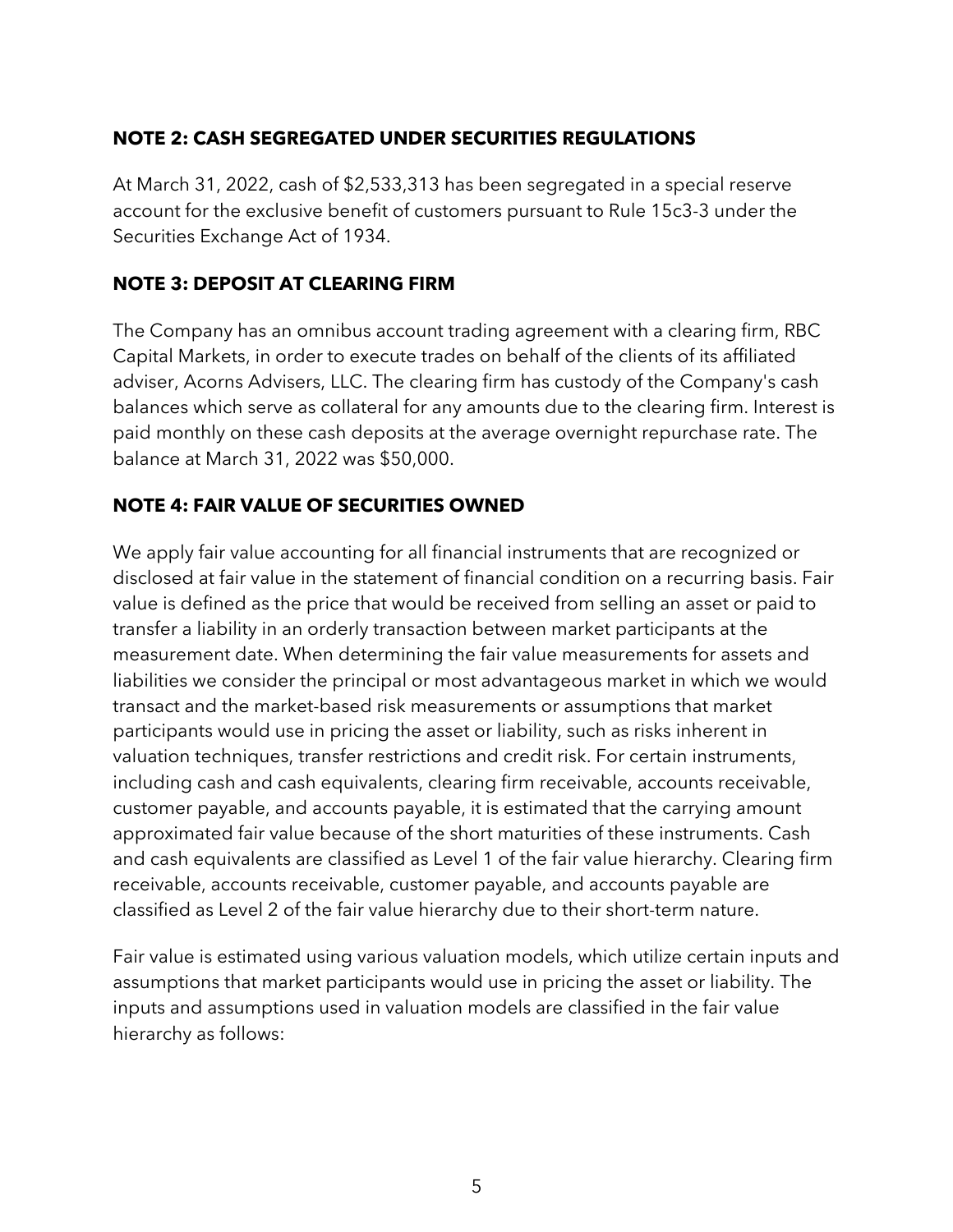Level 1: Quoted prices (unadjusted) in active markets that are accessible at the measurement date for assets or liabilities. The fair value hierarchy gives the highest priority to Level 1 inputs.

Level 2: Quoted market prices for similar instruments in an active market; quoted prices for identical or similar assets and liabilities in markets that are not active; and model-derived valuations inputs of which are observable and can be corroborated by market data.

Level 3: Unobservable inputs and assumptions that are supported by little or no market activity and that are significant to the fair value of the asset and liability. The fair value hierarchy gives the lowest priority to Level 3 inputs.

In determining the appropriate hierarchy levels, the Company analyzes the assets and liabilities that are subject to fair value disclosure. Financial assets and liabilities are classified in their entirety based on the lowest level of input that is significant to their fair value measurement. There were no assets and liabilities measured at fair value on a non-recurring basis at March 31, 2022. All securities held by the Company were exchange-traded funds. The following table presents the Company's securities that are measured at fair value on a recurring basis by fair value hierarchy at March 31, 2022:

| <b>Assets</b>                            | Level 1         | Level 2 |                          | Level 3 |                          |
|------------------------------------------|-----------------|---------|--------------------------|---------|--------------------------|
| Investments in fractional shares held by | \$1,166,126,422 |         |                          |         | $\overline{\phantom{0}}$ |
| customers                                |                 |         |                          |         |                          |
| Securities owned                         | 313,164         |         |                          |         |                          |
| Total assets                             | \$1,166,439,586 |         | $\overline{\phantom{0}}$ |         |                          |

| <b>Liabilities</b>                    | Level 1         | Level 2 |                          | Level 3 |                          |
|---------------------------------------|-----------------|---------|--------------------------|---------|--------------------------|
| Repurchase obligation for investments |                 |         |                          |         |                          |
| held by customers                     | \$1,166,126,422 | - S     | $\overline{\phantom{0}}$ |         | $\overline{\phantom{a}}$ |
| <b>Total liabilities</b>              | \$1,166,126,422 |         | $\overline{\phantom{0}}$ |         |                          |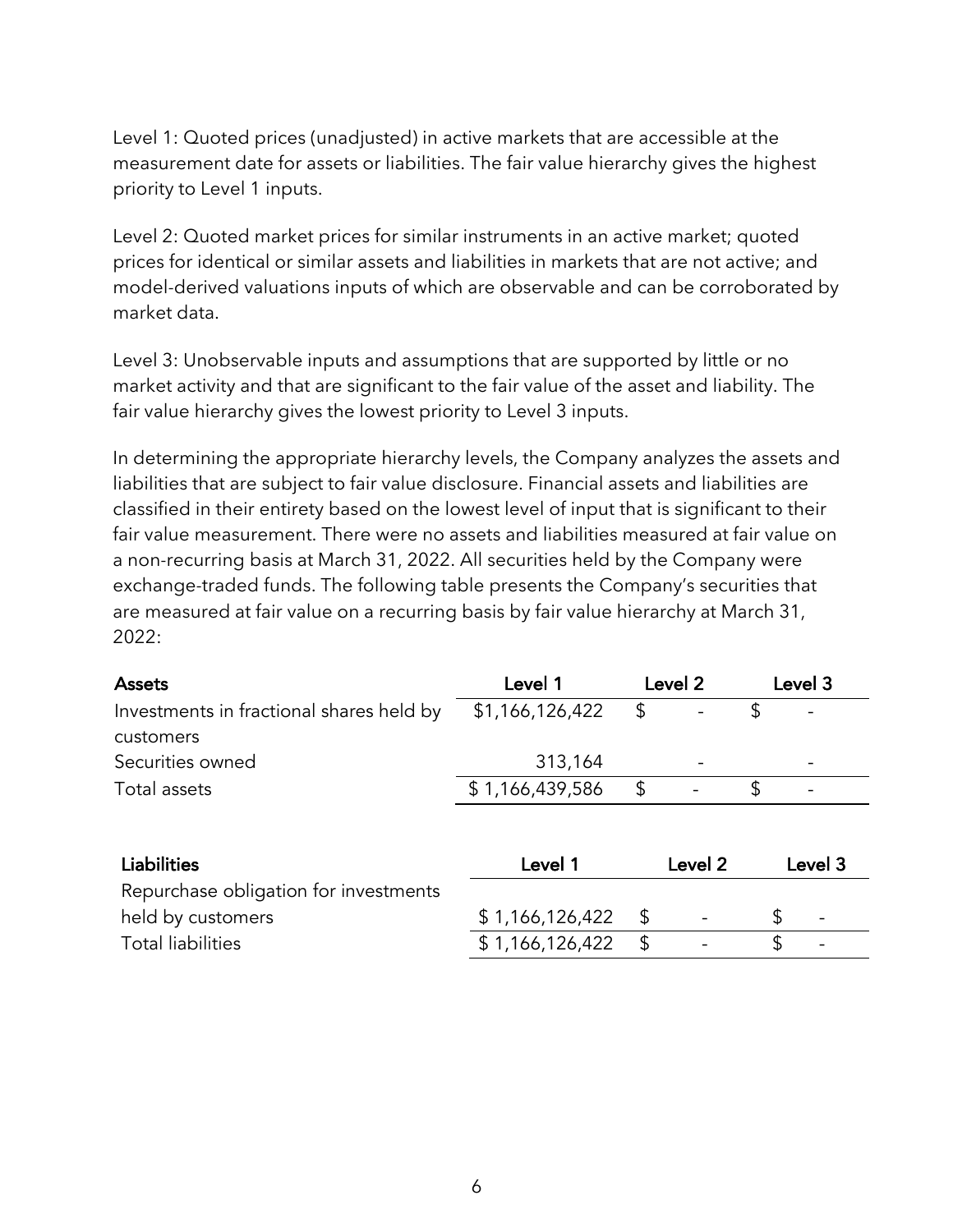#### **NOTE 5: RECEIVABLE FROM CLEARING FIRM**

Pursuant to the clearing agreement, the Company introduces all its securities transactions to its clearing firm on an omnibus basis. In accordance with the clearance agreement, the Company has agreed to indemnify the clearing firm for losses, if any, which the clearing firm may sustain from carrying securities transactions introduced by the Company. As of March 31, 2022, the receivable from clearing firm was \$54,245,469 related to customer pending transactions.

# **NOTE 6: INVESTMENT IN FRACTIONAL SHARES AND REPURCHASE OBLIGATION FOR INVESTMENTS HELD BY CUSTOMERS**

The Company executes and allocates purchases and sales of investment securities based on Advisers' customer portfolio investment engine algorithm. These transactions result in fractional shares of ETFs held by customers and Advisers. Fractional shares held by customers do not meet the criteria for derecognition under ASC 860, *Transfers and Servicing*, and are accounted for as a secured borrowing (repurchase obligation) with the underlying financial assets pledged as collateral. These financial assets are presented as investments in fractional shares held by customers and a corresponding repurchase obligation for investments held by customers. We have elected the fair value option to measure these financial assets and the corresponding repurchase obligation for investments. The fair value of these investments is determined by quoted prices in active markets.

# **NOTE 7: PAYABLE TO CUSTOMERS**

Customer payables represent free credit balances from customer funds on deposit, funds related to settled security transactions and dividend payments. Total customer payables as of March 31, 2022 was \$53,601,255.

#### **NOTE 8: EQUIPMENT, NET**

|                                | March 31,2022 |
|--------------------------------|---------------|
| Equipment                      | \$5,376       |
| Less: accumulated depreciation | (27, 783)     |
| Equipment, net                 | 27.593        |

#### **NOTE 9: RELATED-PARTY TRANSACTIONS**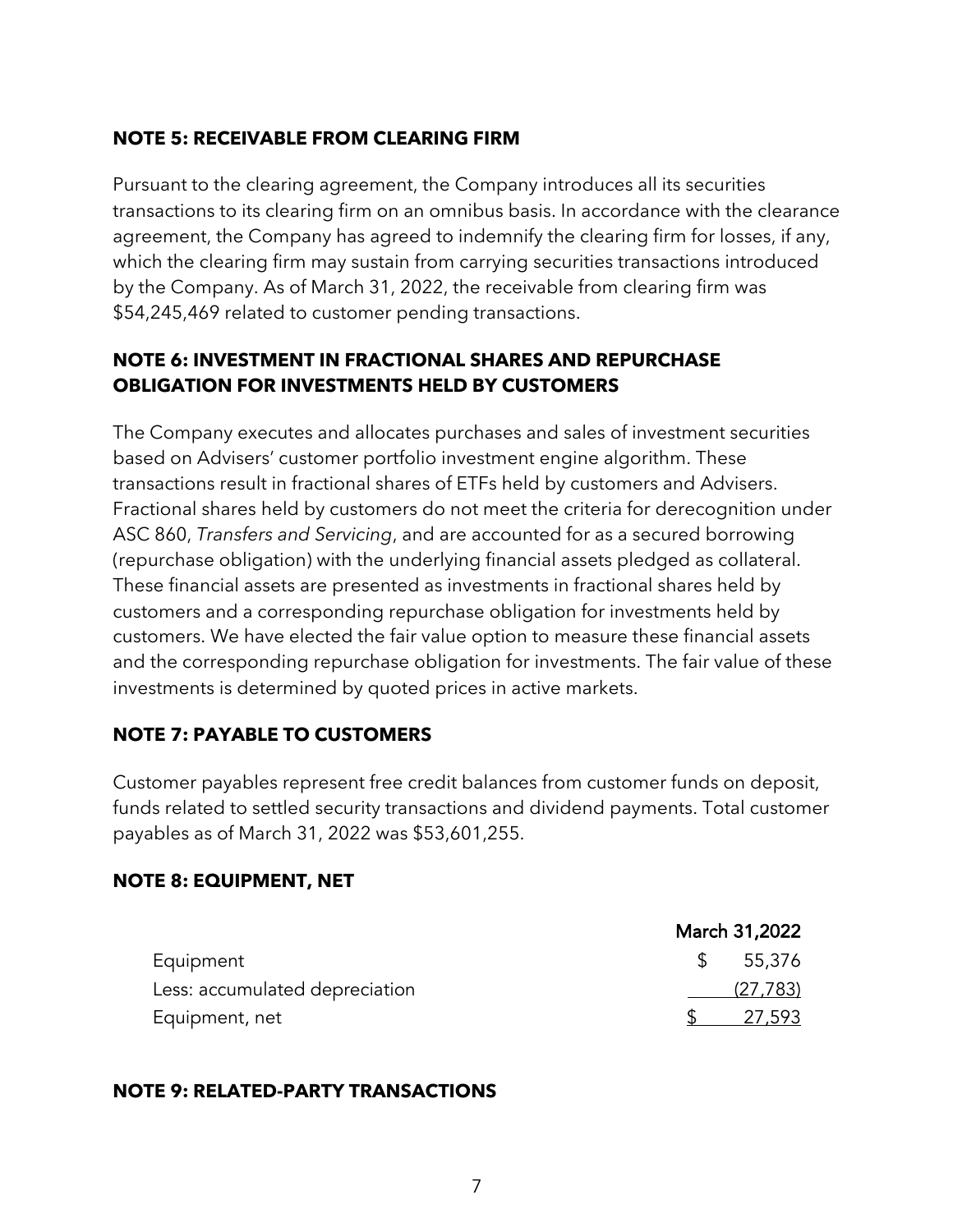In September 2013 the Company and the Parent entered into a technology license and services agreement whereby the Parent grants to the Company the right and license to utilize technology developed by the Parent for maintaining books and records for Clients and receiving orders from Advisers. The 2013 technology license and services agreement was superseded by the October 2021 expense sharing agreement which included the terms allowing the Company the right and license to utilize technology developed by the Parent described above. As of March 31, 2022, \$0 was payable to the Parent.

In April 2015, the Company and the Parent entered into an expense sharing agreement. The agreement was superseded by the October 2021 agreement between the Company and the Parent, whereby the Company agrees to reimburse the Parent payroll, equipment, costs related to automated clearing house transactions and other incidental expenses paid on behalf of the Company. As of March 31, 2022, \$246,084 was payable to the Parent and is included in payable to affiliates in the accompanying statement of financial condition.

In February 2019, the Company and the Parent entered into a sublease agreement whereby the Company agrees to sublease office space from the Parent. As of March 31, 2022, \$0 was payable to the Parent.

The Company is affiliated through common ownership with Advisers. During April of 2014, the Company and Advisers entered into a brokerage and custodial services agreement whereby the Company agrees to establish and maintain an account on its books and records for each client of the Advisers ("Clients"). Accordingly, the Company has established several omnibus accounts for the benefit of Clients which are maintained by another clearing firm. Furthermore, the Company is responsible for instructing the clearing firm to maintain possession or control of investments in these omnibus accounts free of any charge, lien, or claim of any kind in favor of the clearing firm or any person claiming through the clearing firm. The Company is reimbursed for all orders and instructions obtained by Advisers. As of March 31, 2022, \$159,343 was receivable from Advisers. Further, the Company allocates payroll costs to Advisers for services provided by the Company's employees on behalf of the affiliated investment adviser. As of March 31, 2022, the Company had a \$185,576 receivable from Advisers which is netted with the amounts payable to Advisers. Both receivables are included in Receivable from affiliates in the accompanying statement of financial condition.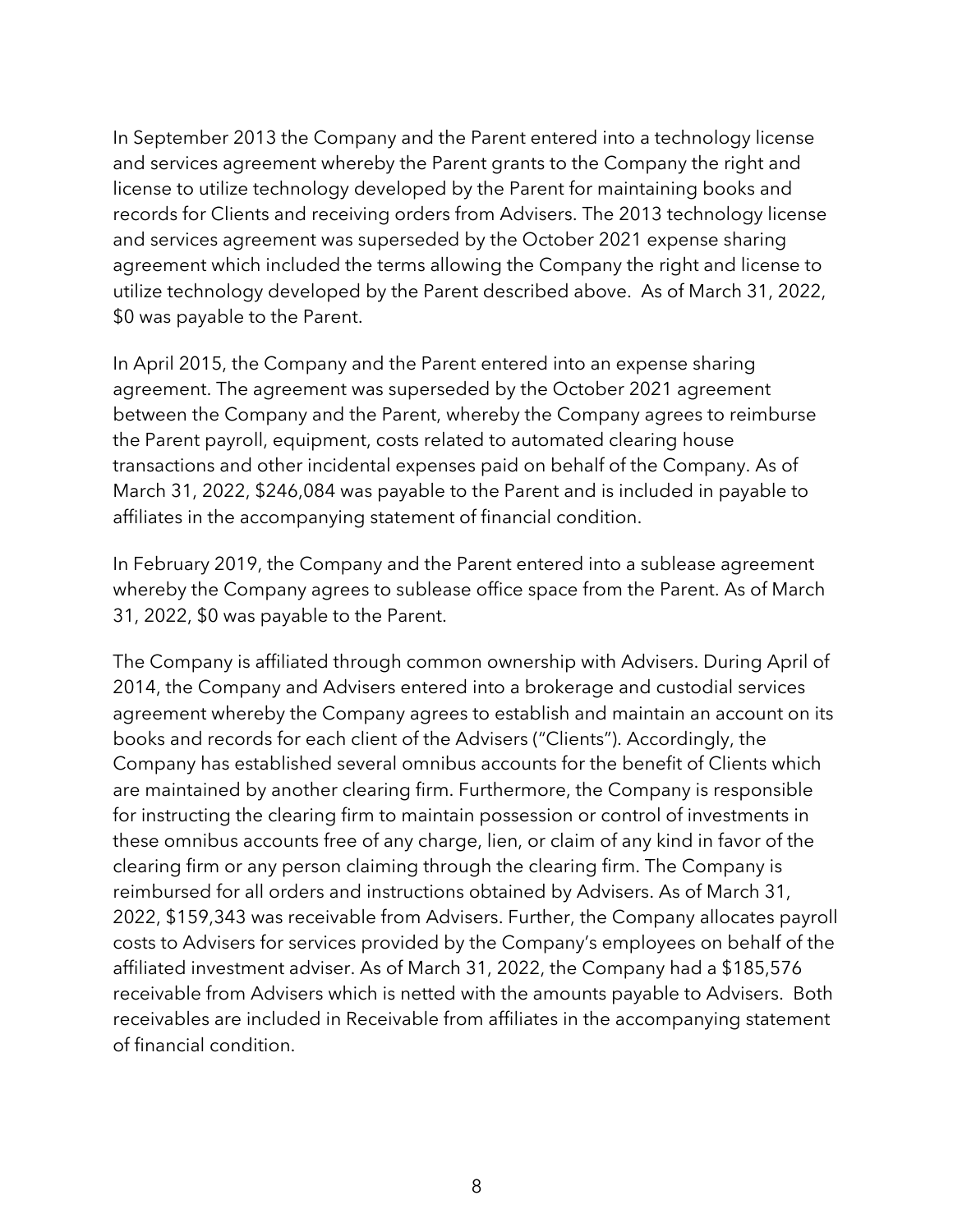It is possible that the terms of certain of the related-party transactions are not the same as those that would result for transactions among wholly unrelated parties.

# **NOTE 10: COMMITMENTS AND CONTINGENCIES**

In March 2021, the Company amended an agreement originally entered in April 2018 with a third-party to provide investor communications services on behalf of the Company. The amendment extends the initial term of the agreement to April 2025. Early termination of this agreement may result in early-termination fees. At this time, management views the possibility of early termination as remote and cannot reasonably estimate the potential termination cost.

In April 2018, the Company entered into a four-year agreement with a third-party to provide omnibus clearing firm services on behalf of the Company. The agreement was renewed in April 2022 for a three-year period. Early termination of this agreement may result in early-termination fees. At this time, management views the possibility of early termination as remote and cannot reasonably estimate the potential termination cost.

# **NOTE 11: GUARANTEES**

FASB ASC Topic 460, *Guarantees* ("ASC 460") requires the Company to disclose information about its obligations under certain guarantee arrangements. ASC 460 defines guarantees as contracts and indemnification agreements that contingently require a guarantor to make payments to the guaranteed party based on changes in an underlying factor (such as an interest or foreign exchange rate, security or commodity price, an index or the occurrence or nonoccurrence of a specified event) related to an asset, liability or equity security of a guaranteed party. This guidance also defines guarantees as contracts that contingently require the guarantor to make payments to the guaranteed party based on another entity's failure to perform under an agreement as well as indirect guarantees of indebtedness of others.

The Company has issued no guarantees at March 31, 2022 or during the six months then ended.

# **NOTE 12: CONCENTRATION OF CREDIT RISK**

The Company maintains bank accounts at financial institutions. These accounts are insured either by the Federal Deposit Insurance Commission ("FDIC"), up to \$250,000, or the Securities Investor Protection Corporation ("SIPC"), up to \$500,000.